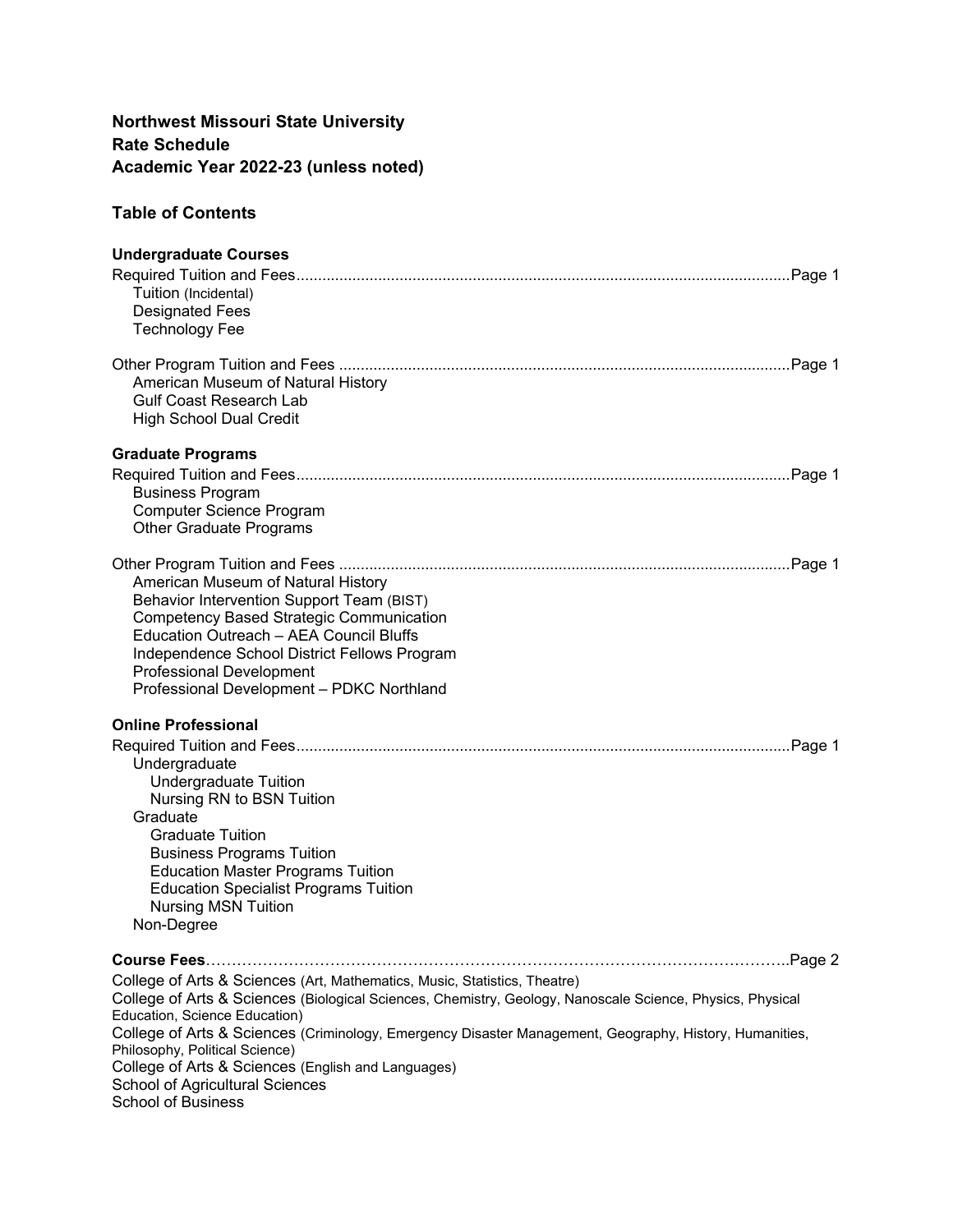| School of Communication and Mass Media<br>School of Computer Science and Information Systems<br>School of Education<br>School of Health Science and Wellness                                                                                                                                                                                                                                                                                                                       |
|------------------------------------------------------------------------------------------------------------------------------------------------------------------------------------------------------------------------------------------------------------------------------------------------------------------------------------------------------------------------------------------------------------------------------------------------------------------------------------|
| <b>Course Materials</b><br>Internships<br>Dietetics Internship<br><b>ISPP Program</b><br>Internship and Field Work Practicum<br>Experiential Educational Professional Liability Insurance fee<br>Study Abroad                                                                                                                                                                                                                                                                      |
| Housing<br><b>Room Rates</b><br>Prepayments/Cancelations<br>Living and Academic Learning Communities<br>Housing Other fees                                                                                                                                                                                                                                                                                                                                                         |
| Dining<br><b>Meal Plans</b><br>Late Meal Plan Changes<br>Bearcat ID card Replacement                                                                                                                                                                                                                                                                                                                                                                                               |
| <b>Admission Application Fees</b><br><b>Orientation Fees</b><br>Joint Admissions Resident<br><b>Institutional Testing</b><br>Credit by Departmental Examination Fee<br><b>Finance Charges and Fees</b><br><b>Tower Yearbook</b><br>Degree Completion Processing Fee<br>Transcripts<br>Preferred Name Change Fee<br><b>Student Conduct</b><br><b>Computing Services</b><br><b>Library Fines</b><br><b>Textbook Rental</b><br><b>Parking Permit</b><br>Parking and Safety Violations |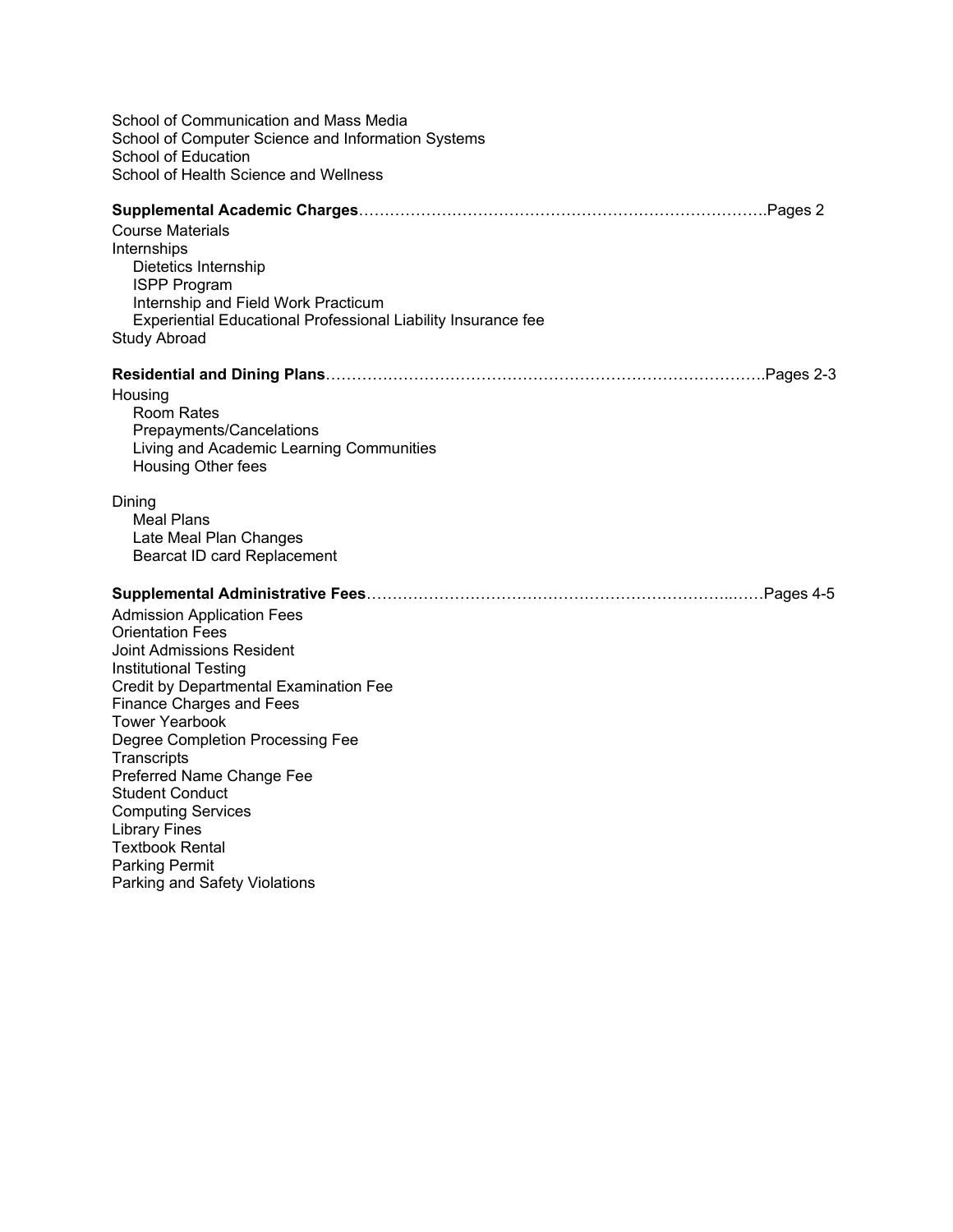## **UNDERGRADUATE COURSES**

**Tuition and Fees (Fall 2022, Spring 2023 and Summer 2023)**

| Rates reflected per credit hour                                                                                                                                                                                                                                  | MО<br><b>RESIDENT</b> | <b>NON-MO</b><br><b>RESIDENT</b> |
|------------------------------------------------------------------------------------------------------------------------------------------------------------------------------------------------------------------------------------------------------------------|-----------------------|----------------------------------|
| Tuition (Incidental Fee)                                                                                                                                                                                                                                         |                       |                                  |
| Unrestricted                                                                                                                                                                                                                                                     | 250.63                | 503.41                           |
| <b>Tuition (Designated Fee)</b><br>Restricted<br>Includes designated fees for academic classrooms & equipment,<br>campus master plan programming, campus recreation, facility<br>improvements/debt/sustainability, health & wellness and student<br>programming. | 116.10                | 116.10                           |
| <b>Technology/Textbook Usage Fee</b>                                                                                                                                                                                                                             |                       |                                  |
| <b>Technology Fee</b>                                                                                                                                                                                                                                            | 23.20                 | 23.20                            |
| <b>Textbook Fee</b>                                                                                                                                                                                                                                              | 6.00                  | 6.00                             |
| lTotal Tuition & Fees                                                                                                                                                                                                                                            | 395.93                | 648.71                           |

| Other Program tuition and fees for undergraduate student           |                 |                 |
|--------------------------------------------------------------------|-----------------|-----------------|
| Rates reflected per credit hour, unless noted                      | MО              | <b>NON-MO</b>   |
|                                                                    | <b>RESIDENT</b> | <b>RESIDENT</b> |
| American Museum of Natural History                                 | 125.00          | 125.00          |
| Gulf Coast Research Lab <sup>(a)</sup>                             | see (a) below   | see (a) below   |
| High School Dual Credit                                            | 97.00           | 97.00           |
| High School Dual Credit - Online                                   | 107.00          | 107.00          |
| High School Dual Credit - International Online                     | N/A             | 150.00          |
| (a) Gulf Coast Research Lab - MS Gulf Coast Research approved rate |                 |                 |

# **GRADUATE PROGRAMS**

#### **Tuition and Fees (Fall 2022, Spring 2023 and Summer 2023)**

|                                 |                 | Computer            |                 |
|---------------------------------|-----------------|---------------------|-----------------|
|                                 |                 | Science &           | Other           |
|                                 | <b>Business</b> | <b>Info Systems</b> | Graduate        |
| Rates reflected per credit hour | <b>Programs</b> | <b>Programs</b>     | <b>Programs</b> |
| Tuition                         | 353.60          | 348.40              | 301.60          |
| <b>General Fee</b>              | 125.00          | 125.00              | 125.00          |
| Technology Usage Fee            | 23.20           | 23.20               | 23.20           |
| Total Tuition & Fee             | 501.80          | 496.60              | 449.80          |

## **Other Programs tuition and fees for graduate student**

| Rates reflected per credit hour, unless noted                                                                                                                                                                                                               | MO-RES /          |
|-------------------------------------------------------------------------------------------------------------------------------------------------------------------------------------------------------------------------------------------------------------|-------------------|
|                                                                                                                                                                                                                                                             | <b>NON-MO RES</b> |
| American Museum of Natural History                                                                                                                                                                                                                          | 125.00            |
| Behavior Intervention Support Team (BIST)                                                                                                                                                                                                                   | 100.00            |
| Competency Based Strategic Communication (per semester rate) (a)                                                                                                                                                                                            | 3,500.00          |
| Education Outreach - AEA Council Bluffs                                                                                                                                                                                                                     | 60.00             |
| Independence School District Fellows Program                                                                                                                                                                                                                | 400.00            |
| Professional Development                                                                                                                                                                                                                                    | 75.00             |
| Professional Development - PDKC Northland                                                                                                                                                                                                                   | 50.00             |
| (a) Competency Based Strategic Communication is subscription for minimum 6 credit hours and<br>maximum of 12 credit hours per term. Will allow students to demonstrate competency through a prior<br>learning assessment at a rate of \$200 per credit hour |                   |

## **ONLINE PROFESSIONAL**

| Tuition and fees for online professional student (Fall 2022, Spring 2023 and Summer 2023)          |                   |
|----------------------------------------------------------------------------------------------------|-------------------|
| Rates reflected per credit hour, unless noted                                                      | MO-RES /          |
|                                                                                                    | <b>NON-MO RES</b> |
| Undergraduate                                                                                      |                   |
| Undergraduate Tuition (a)                                                                          | 299.00            |
| Nursing RN to BSN Tuition (b)                                                                      | 299.00            |
| Graduate                                                                                           |                   |
| Graduate Tuition <sup>(c)</sup>                                                                    | 350.00            |
| Business Programs Tuition (a)                                                                      | 400.00            |
| <b>Education Master Programs Tuition</b>                                                           | 350.00            |
| <b>Education Specialist Programs Tuition</b>                                                       | 375.00            |
| Nursing MSN Tuition (d)                                                                            | 350.00            |
| Non-Dearee                                                                                         | 350.00            |
| (a) Undergraduate and graduate business students will also incur \$30 per course accreditation fee |                   |
| (b) Nursing RN to BSN students will also incur \$30 per course accreditation fee                   |                   |
| (c) Graduate tuition excludes Business programs, Education programs and Nursing MSN                |                   |

(d) Nursing MSN students will also incur \$30 per course accreditation fee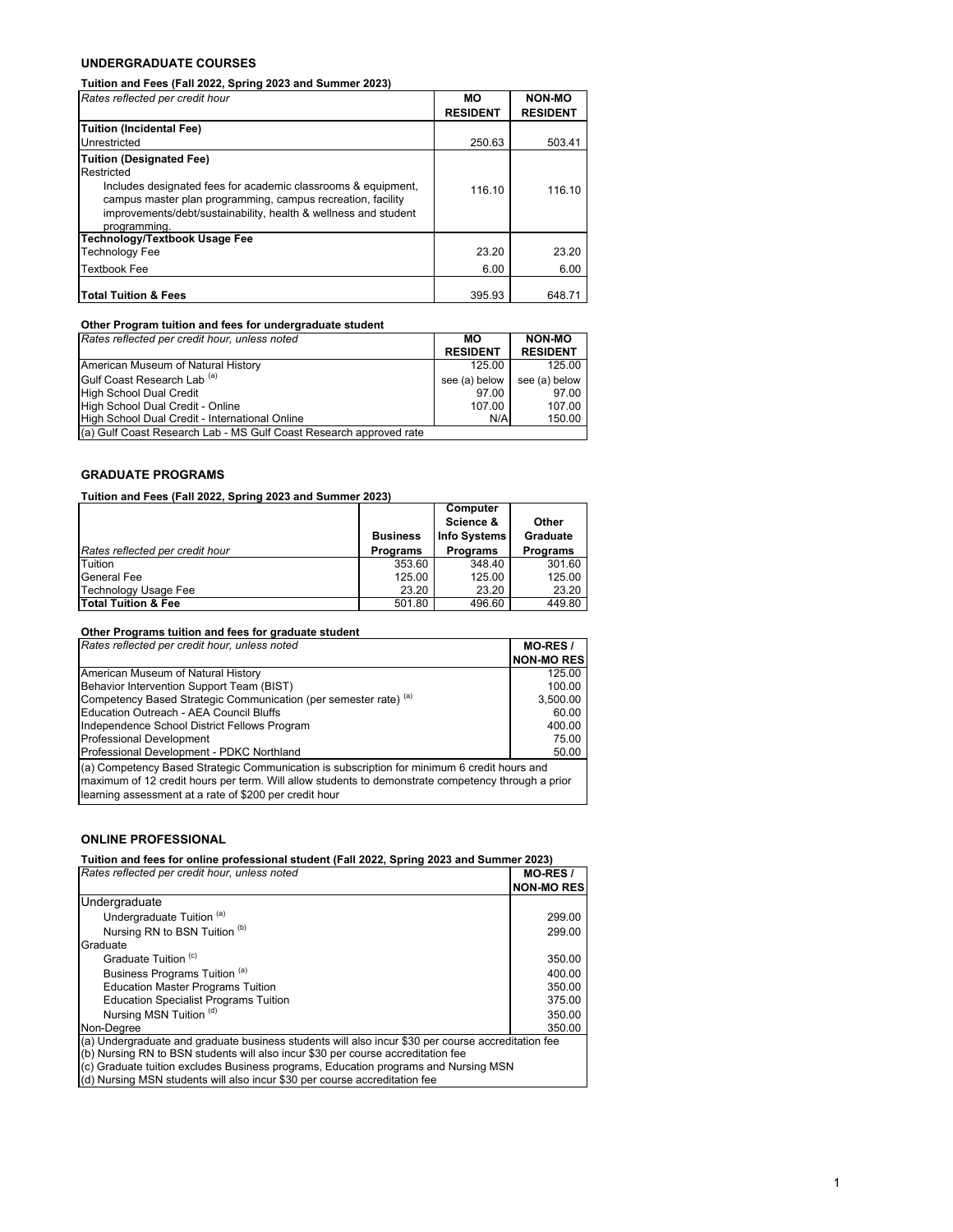#### **COURSE FEES**

Course fees may be assessed on individual undergraduate and graduate courses to support the quality of academic programs and cover differentiated costs associated with teaching students and enhancing the academic experience in select programs. Course fees help academic departments maintain their facilities, cover costs of classroom programming, maintain accreditation and licenses.

**Course fees for undergraduate and graduate students**

| Rates reflected per credit hour                                                                                                                                                   | <b>MO-RES/</b><br><b>NON-MO RES</b> |
|-----------------------------------------------------------------------------------------------------------------------------------------------------------------------------------|-------------------------------------|
| College of Arts & Sciences                                                                                                                                                        | 25.00                               |
| (Art, Mathematics, Music, Statistics, Theatre)                                                                                                                                    |                                     |
| College of Arts & Sciences                                                                                                                                                        |                                     |
| (Biological Sciences, Chemistry, Geology, Nanoscale Science, Physics, Physical Science,                                                                                           | 36.00                               |
| Science Education)                                                                                                                                                                |                                     |
| College of Arts & Sciences                                                                                                                                                        |                                     |
| (Criminology, Emergency Disaster Management, Geography, History, Humanities, Philosophy,                                                                                          | 16.00                               |
| <b>Political Sciences)</b>                                                                                                                                                        |                                     |
| College of Arts & Sciences                                                                                                                                                        | 15.00                               |
| (English and Languages)                                                                                                                                                           |                                     |
| School of Agricultural Sciences                                                                                                                                                   | 28.00                               |
| <b>School of Business</b>                                                                                                                                                         | 43.00                               |
| School of Communication and Mass Media                                                                                                                                            | 30.00                               |
| School of Computer Science and Information Systems                                                                                                                                | 40.00                               |
| School of Education                                                                                                                                                               | 38.00                               |
| School of Health Science and Wellness                                                                                                                                             | 27.00                               |
| *Course fees are in addition to per credit hour tuition and exclude Northwest Core, Online Professional,<br>Dual Credit, Non-Credit Professional Development and Activity courses |                                     |

#### **SUPPLEMENTAL ACADEMIC CHARGES**

#### **Course Materials**

| Supplemental course material fees may be assessed on individual courses to cover the<br>cost of specialized supplies, equipment, or services for instructional purposes that are<br>provided by the University to all students enrolled in the course and are in addition to<br>routine instructional expenses. | rate specific to<br>each course |
|-----------------------------------------------------------------------------------------------------------------------------------------------------------------------------------------------------------------------------------------------------------------------------------------------------------------|---------------------------------|
| <b>Dietetics Internship</b>                                                                                                                                                                                                                                                                                     |                                 |
| Dietetics Internship (DI) within the School of Health Science and Wellness (SHSW) is a<br>nine-month post-graduate internship required for Registered Dietitian credentialing                                                                                                                                   | 8.800.00                        |

| <b>ISPP Program</b>                                                                   |          |
|---------------------------------------------------------------------------------------|----------|
| Individualized Supervised-Practice Program (ISPP) within the School of Health Science |          |
| and Wellness (SHSW) is a nine-month post-graduate internship required for             |          |
| Registered Dietitian credentialing.                                                   | 8.800.00 |

#### **Internship and Field Work Practicum**

| Internship and field work practicum within the School of Health Science and Wellness |       |
|--------------------------------------------------------------------------------------|-------|
| (SHSW) has a fee to offset expenses related to oversight by advisor.                 | 75.00 |

## **Experiential Educational Professional Liability Insurance fee**

| Profession-based education fee to offset liability insurance for students completing |       |
|--------------------------------------------------------------------------------------|-------|
| linternships and field work.                                                         |       |
| Experiential Education Professional Liability Insurance fee Class I                  | 35.00 |
| Experiential Education Professional Liability Insurance fee Class II                 | 55.00 |

#### **Study Abroad**

| Students who participate in programming will be accessed the applicable fees as listed: |        |
|-----------------------------------------------------------------------------------------|--------|
| Study abroad and student teaching program                                               | 125.00 |
| Direct Pay incoming students                                                            | 125.00 |
| Faculty led programs and internships internationally                                    | 50.00  |
|                                                                                         |        |

## **RESIDENTIAL & DINING PLANS**

#### **HOUSING**

**Fall 2022 & Spring 2023 Room Rates (per semester unless noted)**

| Dieterich/Millikan            |          |
|-------------------------------|----------|
| Double Occupancy              | 2.791.00 |
| Private                       | 3,616.00 |
| Cooperative Community (NC)    |          |
| Double Occupancy              | 2.000.00 |
| Franken/Roberta/South Complex |          |
| Double Occupancy              | 3.092.00 |
| Private                       | 3.917.00 |
| Loft                          | 3.226.00 |
| Loft-Private                  | 4.051.00 |
| Deluxe Single                 | 3.442.00 |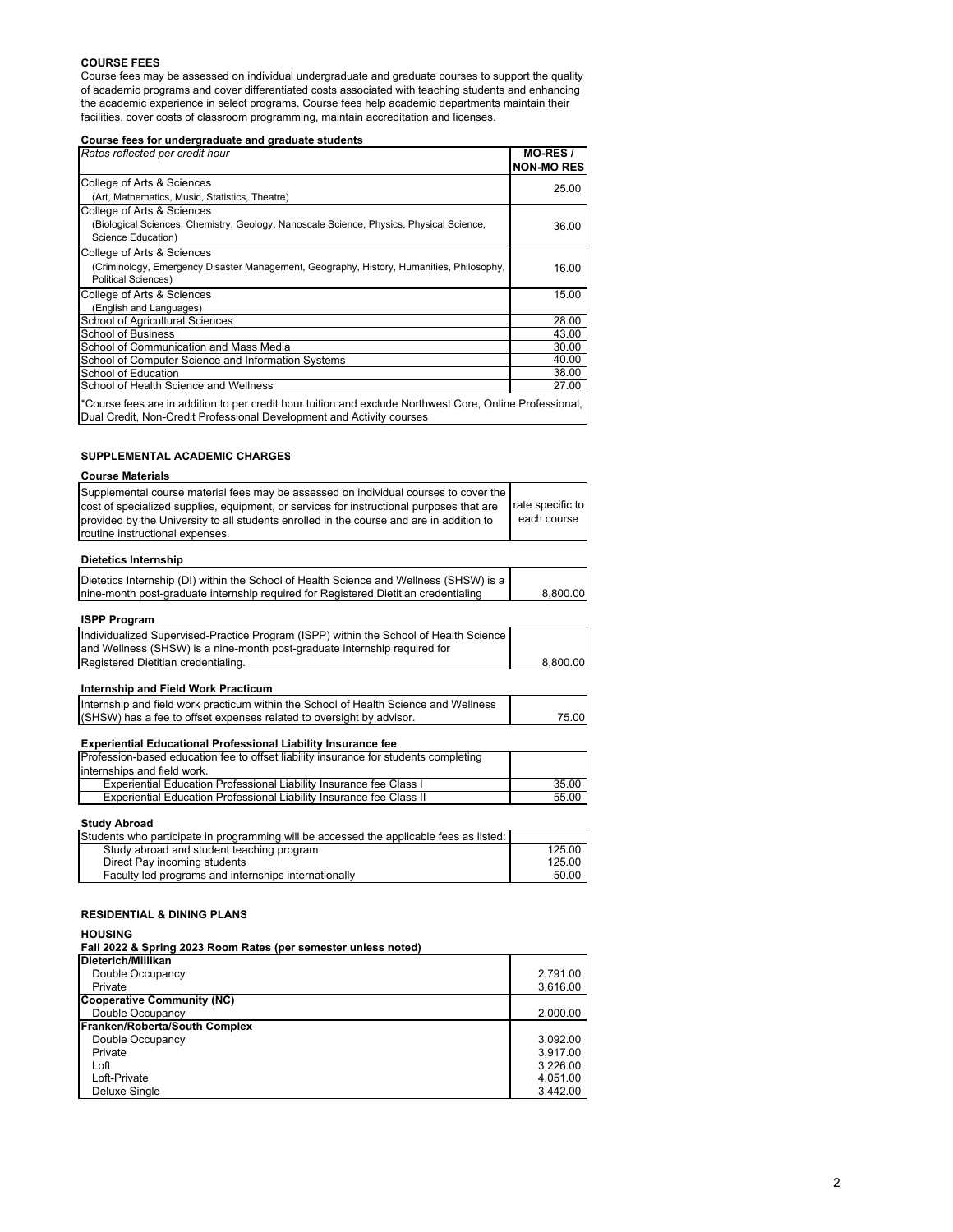| <b>Hudson/Perrin</b>                                                                                     |           |
|----------------------------------------------------------------------------------------------------------|-----------|
| Double Occupancy                                                                                         | 3,365.00  |
| Private                                                                                                  | 4,190.00  |
| Tower Suites                                                                                             |           |
| Double Occupancy                                                                                         | 3.285.00  |
| Private                                                                                                  | 4,110.00  |
| <b>Forest Village Apartments</b><br>rate per month, 9 & 12 month leases                                  | 667.00/mo |
|                                                                                                          |           |
| Residence hall rates include utilities, cable television service, internet access, access to washers and |           |

dryers. Meal contract required for residential students with exceptions for valid medical or other valid reason with approval.

| <b>Prepayments/Cancelations fees for Housing</b>                                                               |        |
|----------------------------------------------------------------------------------------------------------------|--------|
| Housing Prepayment (First-Year and Transfer Students)                                                          | 50.00  |
| Cancellation Policy for First-Year and Transfer Students prior to occupancy                                    |        |
| On or before June 1 (academic year agreement): no penalty, housing prepayment will be refunded                 |        |
| After June 1 (academic year agreement): housing prepayment will be forfeited                                   |        |
| On or before November 1 (new spring only agreement): no penalty, housing prepayment will be refunded           |        |
| After November 1 (new spring only agreement): housing prepayment will be forfeited                             |        |
| Students signing agreement after June 1 for Fall, after November 1 for spring, will forfeit housing prepayment |        |
| <b>Cancellation Policy for Continuing Students</b>                                                             |        |
| From date signed until April 1                                                                                 |        |
| April 2 - May 1                                                                                                | 50.00  |
| May 2 - August 1                                                                                               | 100.00 |
| August 2 - occupancy                                                                                           | 200.00 |
| Spring Agreements Only - November 2 to January 9                                                               |        |
| Cancellation after first day of Fall/Spring term                                                               |        |
| After first day of Fall/Spring term 35% of remaining housing fees will be charged if policy would              |        |
| permit student to remain in campus housing                                                                     |        |
| Processing fee of \$200 will be charged if student does not follow instruction/agreed upon checkout            |        |
| procedures and timelines.                                                                                      |        |
| Withdrawal from University                                                                                     |        |
| Room charges pro-rated to the date of check out. An additional housing contract cancellation fee               |        |
| of \$200 will be applied.                                                                                      |        |
| No refund after the 12th week of class                                                                         |        |
| Room Change after change period                                                                                | 25.00  |
|                                                                                                                |        |

## **Living and Academic Learning Communities**

| Living and Academic Learning Communities offer students with similar academic         |       |
|---------------------------------------------------------------------------------------|-------|
| linterests the opportunity to connect by living in same residence hall, taking cohort | 35.00 |
| classes together, and interacting with faculty/staff through a series of academic     |       |
| programming opportunities. The fee helps offset academic programming expenses.        |       |

## **Housing Other fees**

| <b>Student Personal Property Insurance</b>           | Set by Co.     |
|------------------------------------------------------|----------------|
| Improper check out                                   | 60.00          |
| Damage fine                                          | Equip. Chg.    |
| Large item removal                                   | 100.00         |
| Room clean-out                                       | 200.00         |
| Key/fob not returned (key and core must be replaced) | cost           |
| Lock-out fee - After desk hours:                     |                |
| First three free - Four thru six/each additional     | 15.00          |
| Seven and beyond/each                                | 20.00          |
| Late sign-up for break                               | 10.00          |
| Pet non-refundable deposit                           | 100.00         |
| Pet fine violation                                   | up to \$50/day |
| Pet fee - per Month                                  | 15.00          |

#### **DINING PLANS**

| Fall 2021 & Spring 2022 Meal Plans (per semester unless noted)                                                                                                                                                                                                                                                                                                                          |          |
|-----------------------------------------------------------------------------------------------------------------------------------------------------------------------------------------------------------------------------------------------------------------------------------------------------------------------------------------------------------------------------------------|----------|
| North Complex (Continuing/Transfer student meal plan)                                                                                                                                                                                                                                                                                                                                   | 770.00   |
| 5-Day Plan                                                                                                                                                                                                                                                                                                                                                                              | 1.986.00 |
| 7-Day Silver Plan                                                                                                                                                                                                                                                                                                                                                                       | 2.136.00 |
| 7-Day Gold Plan                                                                                                                                                                                                                                                                                                                                                                         | 2.286.00 |
| 7-Day Platinum Plan                                                                                                                                                                                                                                                                                                                                                                     | 2,436.00 |
| Block Plan 25 (25 meals per semester)                                                                                                                                                                                                                                                                                                                                                   | 200.00   |
| Block Plan 50 (50 meals per semester)                                                                                                                                                                                                                                                                                                                                                   | 330.00   |
| Block Plan 75 (75 meals per semester)                                                                                                                                                                                                                                                                                                                                                   | 430.00   |
| Meal Kit Meal Plan                                                                                                                                                                                                                                                                                                                                                                      | 616.00   |
| <b>Declining Program</b>                                                                                                                                                                                                                                                                                                                                                                | 25.00    |
| Inclining Program                                                                                                                                                                                                                                                                                                                                                                       | No Cap   |
| * Student not purchasing a meal plan will be charged a Breakfast, Lunch, Dinner rate per usage<br>* Student withdrawals from University or moving off campus<br>Meal plans will be refunded minus prorated cost of \$100 per week according to refund schedule<br>Block plans will be reimbursed for specified dollar amount per unused meals<br>No refund after the 12th week of class |          |
|                                                                                                                                                                                                                                                                                                                                                                                         |          |

## **Bearcat ID Card**

| lReplacement Bearcat ID cards are offered a<br>at a tee | n٢ |
|---------------------------------------------------------|----|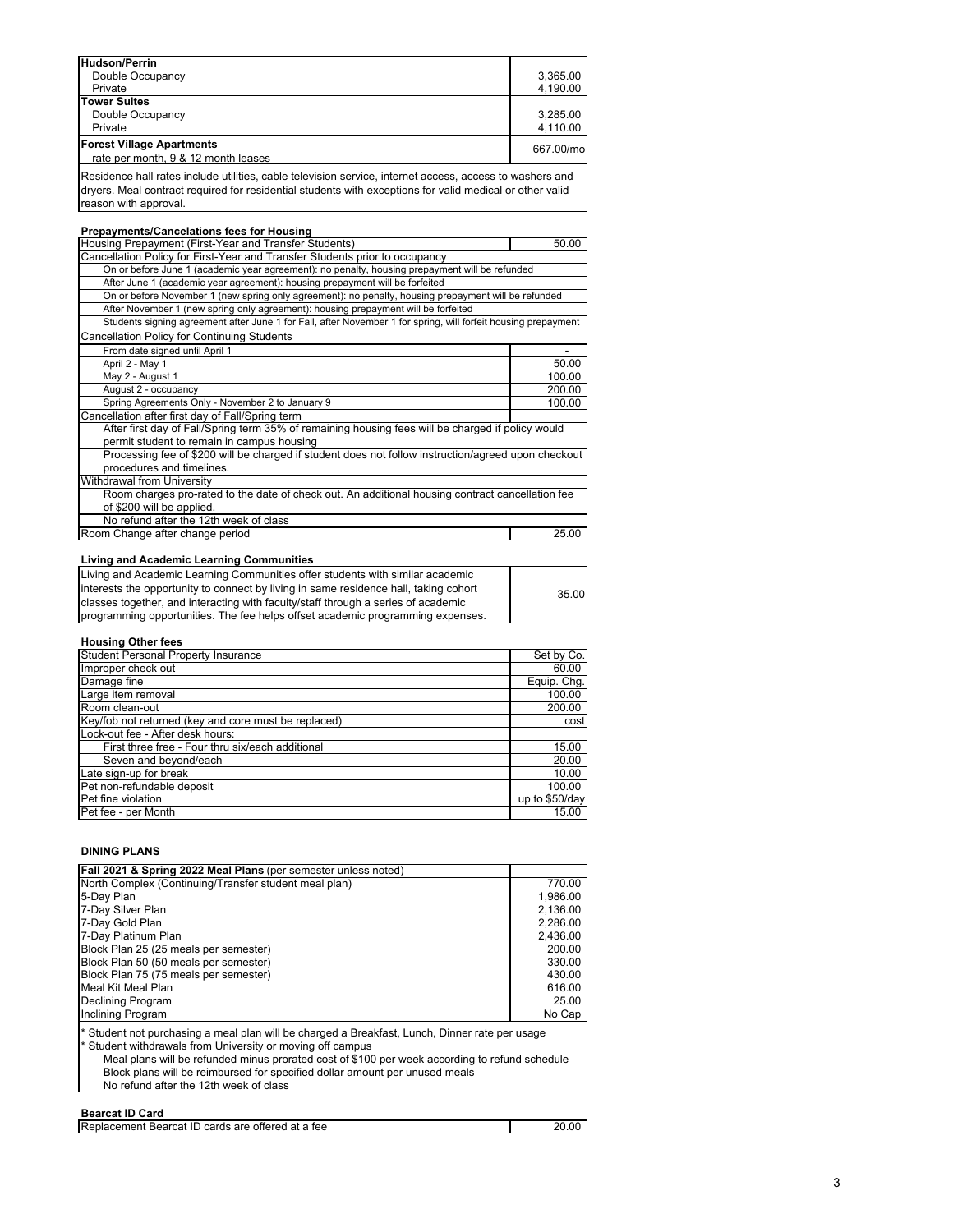# **SUPPLEMENTAL ADMINISTRATIVE CHARGES**

| SUPPLEMENTAL ADMINISTRATIVE CHARGES                                                                                                         |               |
|---------------------------------------------------------------------------------------------------------------------------------------------|---------------|
| Admission Application Fees                                                                                                                  |               |
| Freshmen/Transfer (one-time, non-refund)                                                                                                    |               |
| Paper Applications (credit to student account if enrolls)                                                                                   | 25.00         |
| <b>International Students</b>                                                                                                               |               |
| International Student Application Fee                                                                                                       | 75.00         |
| International Admissions Deferral Fee                                                                                                       | 50.00         |
| International Shipping Fee (One Way)                                                                                                        | 75.00         |
| Office Shipping Request: Domestic one way (July 1 start)                                                                                    | 30.00         |
| OPT Processing: Initial Application (July 1 start)                                                                                          | 60.00         |
| <b>Application Fee for Specialized Programs</b>                                                                                             | 50.00         |
| (Online Professional and Non-Standard Offerings)                                                                                            |               |
| <b>Orientation Fee</b>                                                                                                                      |               |
| New Undergraduate Orientation Student Fee                                                                                                   | 165.00        |
| New International Orientation Student Fee                                                                                                   | 100.00        |
| International Undergraduate Student Services Fee                                                                                            |               |
| (fee is per semester, if enrolled in 5 hours or less during summer term then no                                                             | 30.00         |
| fee will be assessed)                                                                                                                       |               |
| International Graduate Student Services Fee                                                                                                 |               |
| (fee is per semester, if enrolled in 2 hours or less during summer term then no                                                             | 75.00         |
| fee will be assessed)                                                                                                                       |               |
|                                                                                                                                             |               |
| <b>Joint Admissions Resident</b>                                                                                                            |               |
| Resident living on Northwest campus, but earning credits from approved program                                                              |               |
| partner                                                                                                                                     |               |
| Per semester                                                                                                                                | 294.00        |
| Per semester with Laptop                                                                                                                    | 618.80        |
|                                                                                                                                             |               |
| <b>Institutional Testing</b>                                                                                                                |               |
| ACT Residual (Test Fee; Including Processing Fee to Northwest)                                                                              | 80.00         |
| CLEP Test (Applicant Pays Fee to CLEP; Processing Fee to Northwest)                                                                         | 20.00         |
| GRE subject area, ACT, SAT. Praxis Series                                                                                                   |               |
| (See Institutional Testing Webpage; Applicant Pays Fee to Agency)<br>MOGEA (proctoring fees per scheduled test hour and charged by company) |               |
|                                                                                                                                             |               |
| <b>Correspondence Testing</b>                                                                                                               | 35.00         |
| <b>Credit by Departmental Examination Fee</b>                                                                                               |               |
| The departmental examination processing fee is assessed whether credit is granted or                                                        |               |
| not.                                                                                                                                        | 70.00         |
|                                                                                                                                             |               |
| <b>Financial Payment Plans/Finance Charges</b>                                                                                              |               |
| Finance Charge (late payment fee for any unpaid billed balance)                                                                             | 1% monthly    |
| Returned Check Service Charge                                                                                                               | 35.00         |
| Student Health Insurance (Student Only)                                                                                                     | set by        |
| International Students (under age 24)-Annual (Coverage Required)                                                                            | company       |
| Wire Transfers                                                                                                                              |               |
| Incoming International transfers                                                                                                            | 50.00         |
|                                                                                                                                             |               |
| <b>Tower Yearbook</b>                                                                                                                       |               |
| All full-time undergraduate students will be charged for a yearbook unless a request                                                        |               |
| form to remove the charge is completed                                                                                                      | $34.50 + tax$ |
|                                                                                                                                             |               |
| <b>Degree Completion Processing Fee</b>                                                                                                     |               |
| <b>Baccalaureate Degree</b>                                                                                                                 | 56.00         |
| Master's and Specialist's Degree, if conferred at same time                                                                                 | 72.50         |
| Additional Degree (not double major)                                                                                                        | 10.00         |
| Replacement Diploma                                                                                                                         | 35.00         |
|                                                                                                                                             |               |
| <b>Transcripts</b>                                                                                                                          |               |
| <b>Transcript Fee</b>                                                                                                                       | 5.00          |
| Electronic Transcript Delivery Fee (school to school)                                                                                       | 2.50          |
| Electronic Transcript Delivery Fee (to employer or individual)                                                                              | 3.00          |
| Express Mail Transcript Delivery Fee                                                                                                        | 30.00         |
| International Mail Transcript Delivery Fee                                                                                                  | 45.00         |
| <b>Faxed Transcript Delivery Fee</b>                                                                                                        | 10.00         |
|                                                                                                                                             |               |
| <b>Preferred Name Change Fee</b><br>The University will change an individual's preferred first name one time at no charge,                  |               |
| for each subsequent request to change the preferred name, the University will charge a                                                      |               |
| fee to cover costs associated with changes to university-related systems and                                                                | 25.00         |
|                                                                                                                                             |               |

| <b>Student Conduct</b> |
|------------------------|
|                        |

documents.

| Po:<br>$\sim$ $\sim$ $\sim$ $\sim$ $\sim$ $\sim$<br>uno.<br>biauonniax | OE.<br>$\Omega$ |
|------------------------------------------------------------------------|-----------------|
| Disci<br>tonco<br>offense<br>าคร<br>חר<br>nei<br>æш<br>IGO             | .               |